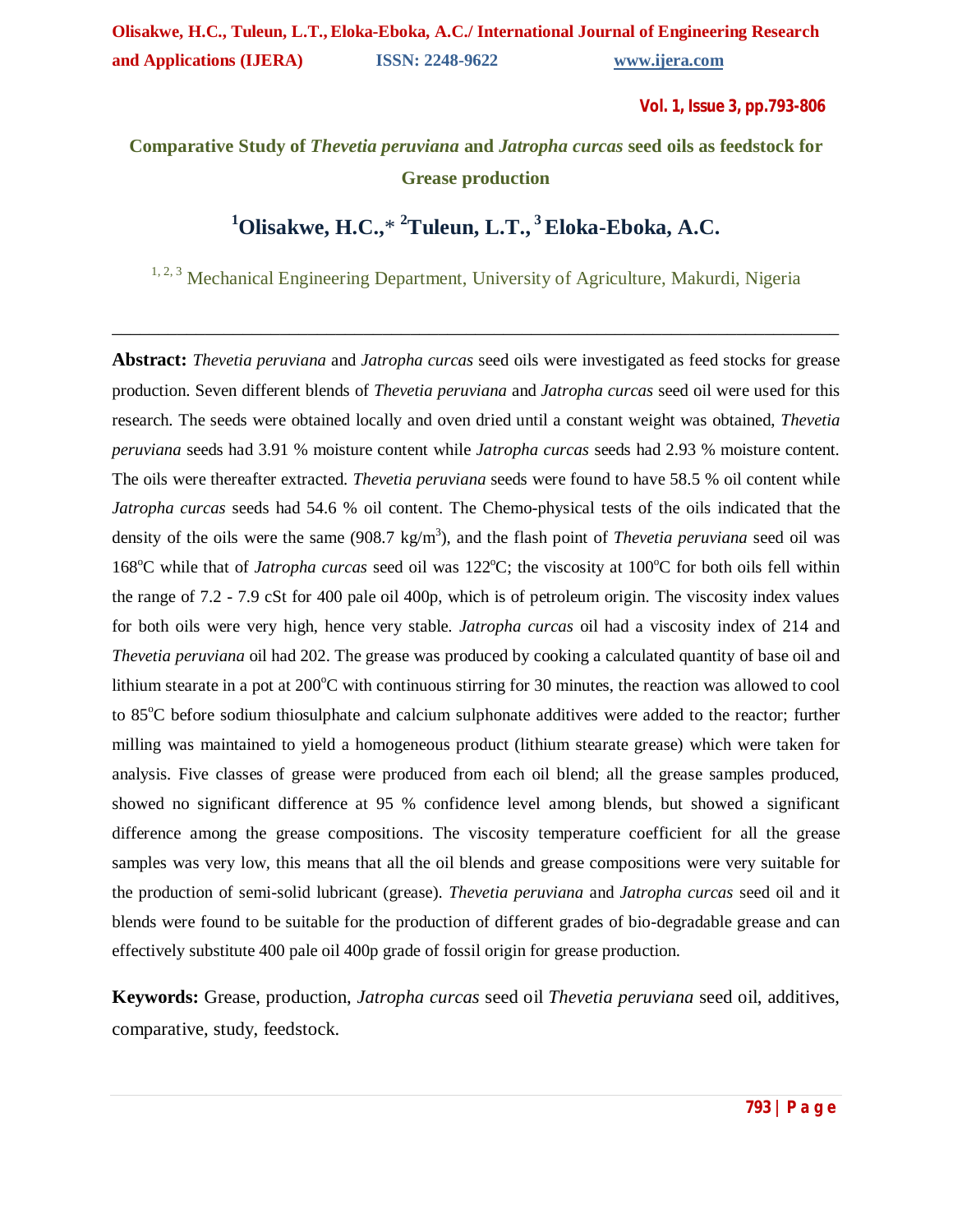### **1. Introduction**

Most engineering components fail as a result of the failure or loss of the properties of the lubricants used, this loss of properties is primarily due to high temperature and pressure they are subjected to. There is also high level of environmental pollution and degradation causing the much talked about global warming, economic melt down, mutation and ecological extinction. The use of fossil fuel and petrochemical based lubricant are the major contributors of these problems because of the high emission of carbon and sulphur based oxide. The development and formulation of biobased grease and products will checkmate these problems. Lubricants exist in the three states of matter; gas, liquid and solid. Any material capable of preventing and controlling wear and tear between contacting surfaces is a lubricant (Benton, 1982). Gaseous lubricants include air and neon. Liquid lubricants include: engine oil, gear oil and water based emulsion used as cutting fluids in metal working operations. Lubricants can also be classed as semi-solid/ solid which are made by the dispersion of a thickening agent in a liquid lubricant. Grease can be seen as a fine dispersion of an oil insoluble thickening agent, usually soap in a fluid. Lubricant is basically oil. The soap is made up of fatty acid, saponified with alkali which can be hydrated lime, caustic soda,

lithium hydroxide or aluminum hydroxide. The type of soap used depends on the conditions in which the grease is to be used. Different soap provides different levels of temperature resistance, water resistance and chemical reactivity. Thickening agents include metallic soaps, complex soap and hydrophobic clays (Mang and Dresels, 1975). These play important roles in the overall finishing of greases. Bio based semi solid lubricants intends to substitute petrochemical based grease because the long carbon chains present in the bio oils can be broken down naturally to simpler carbon chains of harmless compounds and the fatty acids are used by microorganisms as a source of energy.

The thrust of this work is to make use of biobased oils to produce grease of comparative efficiency with those made of synthetic oils. *Thevetia peruviana* oil is obtained from *thevetia peruviana* seed; the plant is a dicotyledon which belongs to the family of *aponaceae*, it is a composite ever green shrub, it has a milky sap, it is native to West-indies, Mexico and Brazil, it is known as Yellow Oleander (Ibiyemi et al, 2002). The plant is perennial, a shrub reaching 3 to 3.9 metres, the leaves are linear narrow, sword like, the flower is yellow flute (some species are pink in colour), which develop to a fruit which has a pair of follicle. It has one to four compartments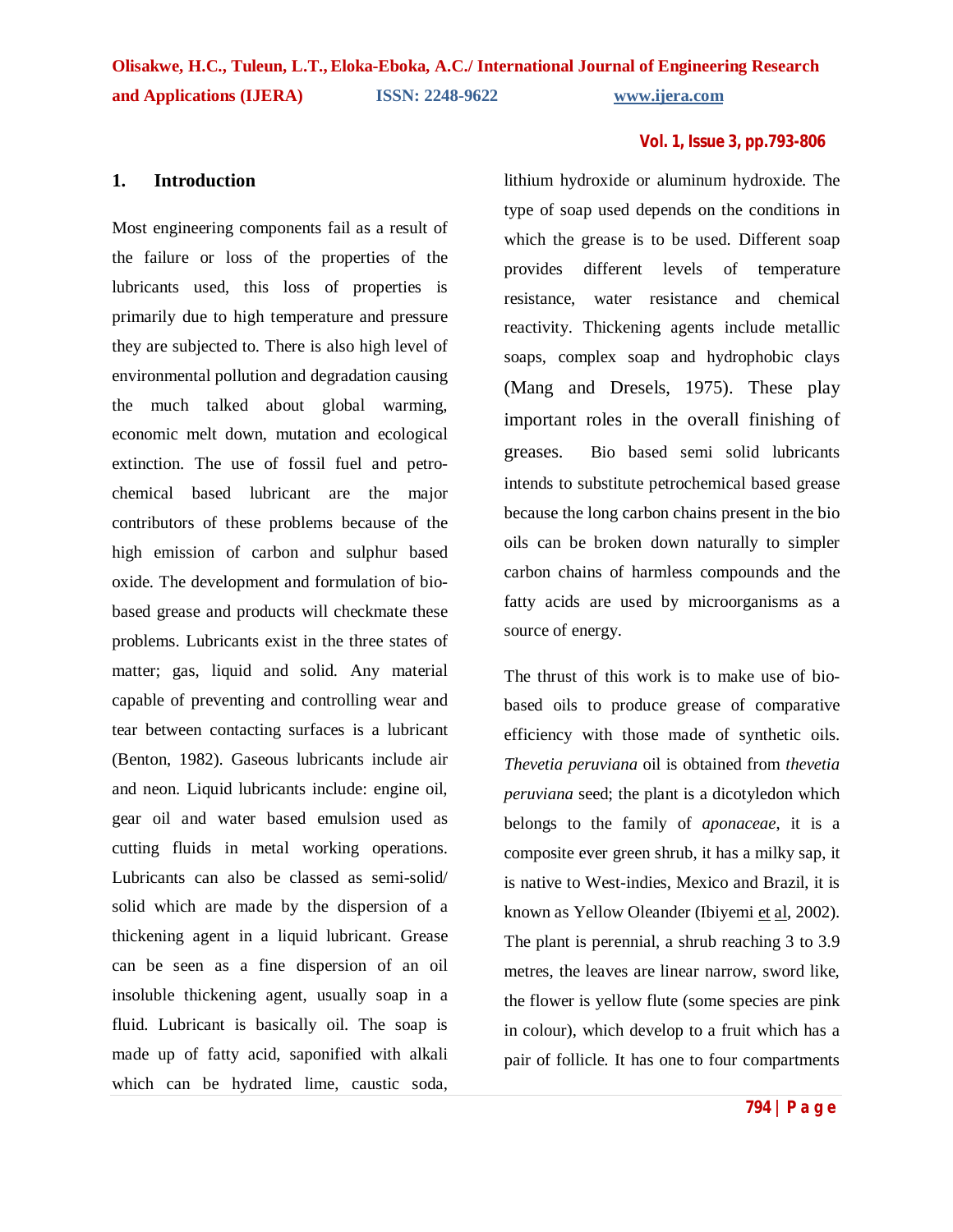each containing a seed. The fruit, when unripe is hard and green, but gradually turns black as it ripens. It is propagated by seed and stem, the plant fruits ten out of the twelve months of the year, the seed contains about 60-64 % oil on dry matter basis. The plant produces white latex (sap) that is highly poisonous, the seed is also poisonous. The plant thrives very well in all the climatic and vegetation belts of Nigeria, readily found in all the states: Rivers, Sokoto, Borno, Benue, Kwara, etc. (Ibiyemi, 2008). *Thevetia peruviana* oil is not edible; it maintains its properties at 220  $^{0}C$ , which makes it an important choice for engineering base oil (Ibiyemi et al, 2002) while *Jatropha curcas* is a drought resistant, perennial plant, growing well in marginal /poor soil. It is easy to establish, grows relatively quickly, producing seeds for 50 years. The oil can be combusted as fuel without being refined. It burns with clear smoke free flame, tested successfully as fuel for simple diesel engine, the oil is not edible. The by product of pressed cake is a good organic fertilizer; oil also contains insecticide. The trees are deciduous, shedding the leaves in the dry season. Flowering occurs during the wet season. The seeds mature about three months after flowering. It is still uncertain where the plant originated from, but it is believed to be Mexico and Central America. It has been introduced to Africa and Asia and is now cultivated world wide. It grows in the tropics as well as temperate regions. It is a small tree or shrub with smooth gray bark, which exudes a whitish colored, watery, latex when cut, it is poisonous.

Extensive research has been made on *Thevetia peruviana* seed oil, the oil was studied for its thermal stability, the oil was heated to 180, 200 and 220  $\mathrm{^0C}$  over a period of 15 hours and there was no significant difference in the five parameters (iodine value, acid value, peroxy values, saponification value, and amount of polar compounds) studied. The study proved that the seed oil would be stable to heat at those temperatures. This property also justifies the use of the seed oil in the making of lubricants and greases (Ibiyemi et al, 2008). In this study, research and emphasis have been focused on the suitability and properties of grease produced from *Thevetia peruviana* and *Jatropha curcas* seed oils. Works have been recorded for the use of other biodegradable oils for the production of greases. The works of Awoyale et al. (2011) reported the successful production and utilization of black date oil as biodegradable lubricant.

### **2. Materials and Methods**

*Thevetia peruviana* and *Jatropha curcas* seeds were locally collected from Makurdi town, Benue State of Nigeria. The seeds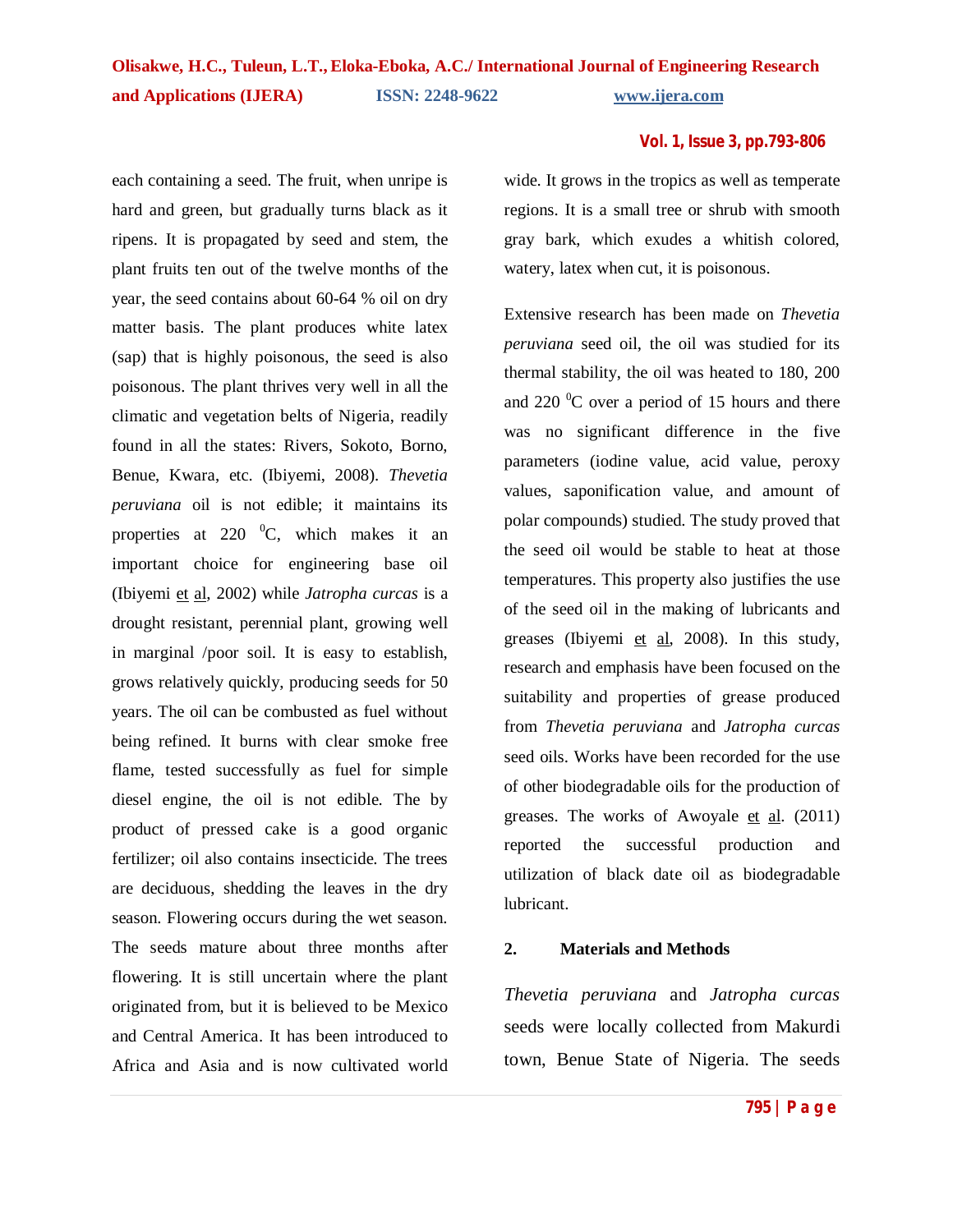obtained from the fruits and capsules were washed and oven-dried at  $100^{\circ}$ C at an hourly interval until a constant weight was obtained. The moisture-free seeds were ground using a grinding machine and oil extracted from it using Soxhlet apparatus. The rotary evaporator was used to recover the solvent (n-hexane). *Thevetia peruviana* seed oils and *Jatropha curcas* seed oils have similar extraction processes. The moisture – free *Thevetia peruviana* seeds were ground with a grinding machine. The finely ground grain were put into the thimble in an extraction chamber of sohxlet apparatus. Two hundred millilitres (200 ml) of normal hexane was charged into the round bottom flask (500 ml) of the Soxhlet apparatus and mounted in the heating mantle of the apparatus and was heated to between 65-  $100^{\circ}$ C in order to prevent loss of hexane vapour because the boiling point of nhexane is  $69^{\circ}$ C. The evaporating n-hexane was condensed into the thimble by the condenser where it leached the oil out of the paste. The extracted oil was taken for analysis and characterization at A-Z Petroleum Products Limited Nnewi, Anambra state of Nigeria for densities, flash points, pour points, kinematic viscosities, appearance/colours, viscosity indexes, and cloud points. These are some of the parameters with which base oils are identified as recommended by National Lubricating Grease Institute (NLGI) and American Oil Analytical Chemists (AOAC, 1984).

The extracted oils were blended into seven grades and labeled A,B,C,D,E,F and G at the proportions of 100:0, 0:100, 20:80, 80:20, 40:60, 60:40 and 50:50 respectively (See Table 1). Each blend of oil was used to produce five grease types with different thickener and additive composition. Thirty five grease samples were produced and characterized at A-Z Petroleum Product Limited, Nnewi, Nigeria. Mechanical application was carried out using the counting gears of a fuel dispensing machine and the bearing of a simple grinding engine. Each blend was used to produce grease with same empirical composition of components as shown in Table 2.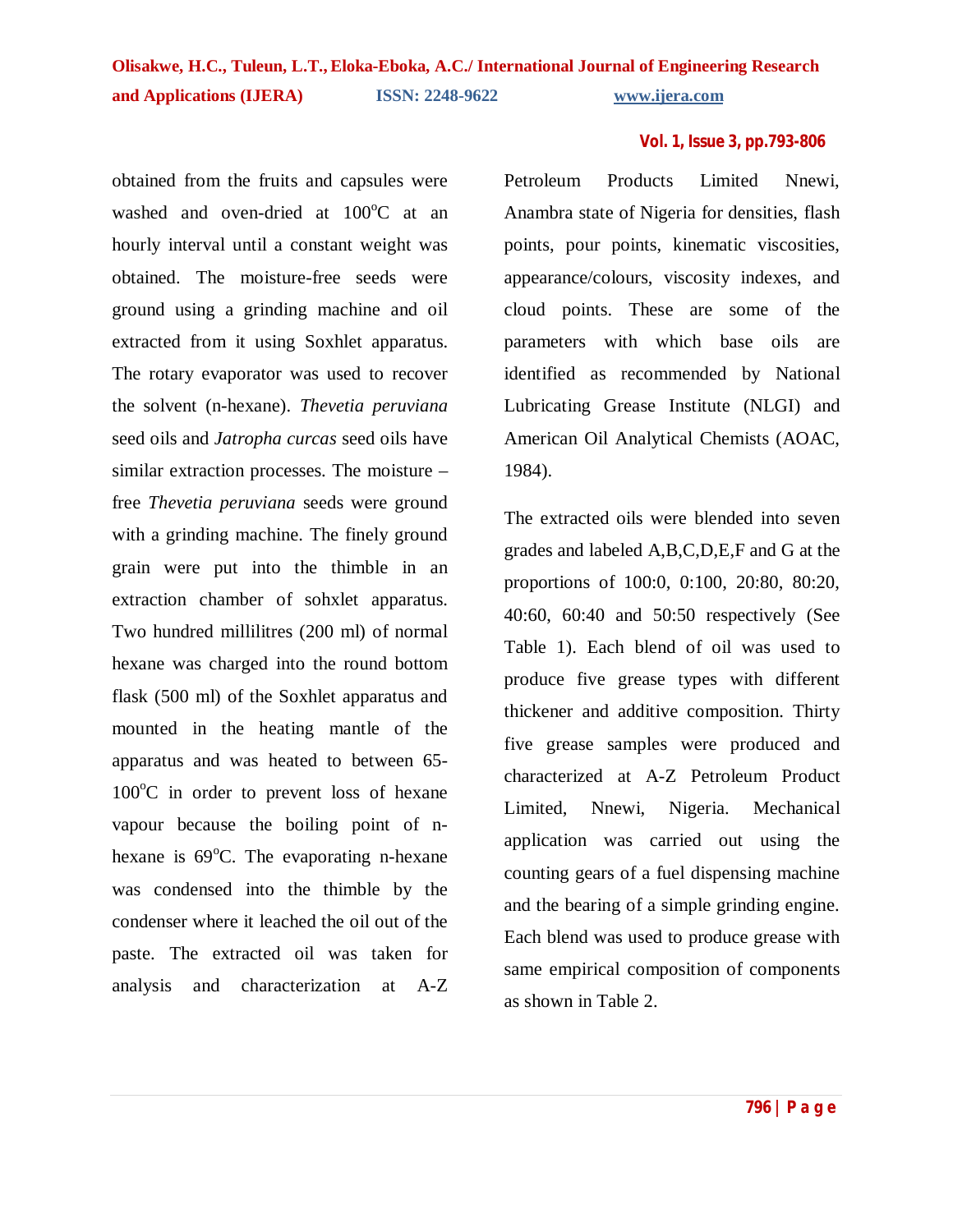## **Table 1: Composition of base oil blends for grease production**

| <b>Blends</b> | <b>Sample</b>  | $T.$ peruviana $(g)$ | J. curcas(g)     | Total $(g)$ |
|---------------|----------------|----------------------|------------------|-------------|
|               |                | 300                  | $\boldsymbol{0}$ | 300         |
| $A(100:0\%)$  | $\mathbf{2}$   | 284                  | 0                | 284         |
| T.peruviana:  | 3              | 264                  | 0                | 264         |
| J.curcas      | 4              | 252                  | 0                | 252         |
|               | 5              | 228                  | $\theta$         | 228         |
|               | $\mathbf{1}$   | $\overline{0}$       | 300              | 300         |
| $B(0:100\%)$  | $\overline{c}$ | $\Omega$             | 284              | 284         |
| T.peruviana:  | 3              | 0                    | 264              | 264         |
| J.curcas      | 4              | $\Omega$             | 252              | 252         |
|               | 5              | $\Omega$             | 228              | 228         |
|               | $\mathbf{1}$   | 60                   | 240              | 300         |
| $C(20:80\%)$  | $\overline{c}$ | 56.8                 | 227.2            | 284         |
| T.peruviana:  | 3              | 52.8                 | 211.2            | 264         |
| J.curcas      | $\overline{4}$ | 50.4                 | 201.6            | 252         |
|               | 5              | 45.6                 | 182.4            | 228         |
|               | $\mathbf{1}$   | 240                  | 60               | 300         |
| $D(80:20\%)$  | $\overline{c}$ | 227.2                | 56.8             | 284         |
| T.peruviana:  | 3              | 211.2                | 52.8             | 264         |
| J.curcas      | $\overline{4}$ | 201.6                | 50.4             | 252         |
|               | 5              | 182.4                | 45.6             | 228         |
|               | $\mathbf{1}$   | 120                  | 180              | 300         |
| $E(40:60\%)$  | $\overline{c}$ | 113.6                | 170.4            | 284         |
| T.peruviana:  | 3              | 105.6                | 158.4            | 264         |
| J.curcas      | 4              | 100.8                | 151.2            | 252         |
|               | 5              | 91.2                 | 136.8            | 228         |
|               | $\mathbf{1}$   | 180                  | 120              | 300         |
| $F(60:40\%)$  | $\overline{c}$ | 170.4                | 113.6            | 284         |
| T.peruviana:  | 3              | 158.4                | 105.6            | 264         |
| J.curcas      | $\overline{4}$ | 151.2                | 100.8            | 252         |
|               | 5              | 136.8                | 91.2             | 228         |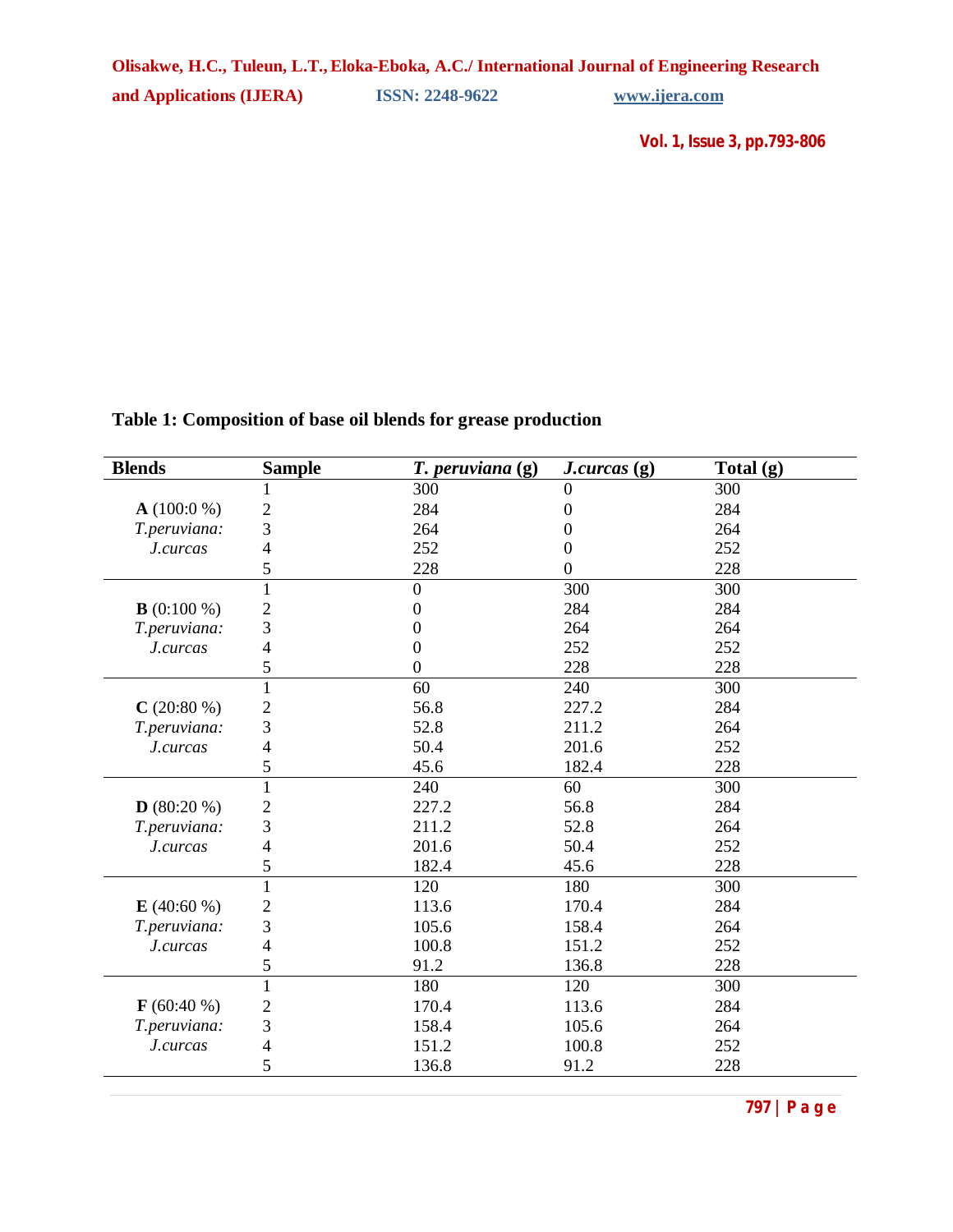| Olisakwe, H.C., Tuleun, L.T., Eloka-Eboka, A.C./ International Journal of Engineering Research |   |                        |     |                             |  |  |
|------------------------------------------------------------------------------------------------|---|------------------------|-----|-----------------------------|--|--|
| and Applications (IJERA)                                                                       |   | <b>ISSN: 2248-9622</b> |     | www.ijera.com               |  |  |
|                                                                                                |   |                        |     | Vol. 1, Issue 3, pp.793-806 |  |  |
|                                                                                                |   | 150                    | 150 | 300                         |  |  |
| $G(50:50\%)$                                                                                   | 2 | 142                    | 142 | 284                         |  |  |
| T.peruviana:                                                                                   | 3 | 132                    | 132 | 264                         |  |  |
| J.curcas                                                                                       | 4 | 126                    | 126 | 252                         |  |  |
|                                                                                                | 5 | 114                    | 114 | 228                         |  |  |

**Table 2: Empirical composition of components of developed grease**

| <b>Sample</b> | <b>Base</b><br>oil(g) | <b>Stearic</b><br>$\text{acid}(g)$ | Lithium<br>hydroxide (g) | Water evaporated Additive (g)<br>(g) |    | <b>Total</b><br>(g) |
|---------------|-----------------------|------------------------------------|--------------------------|--------------------------------------|----|---------------------|
| 1.            | 300                   | 78.344                             | 6.624                    | 4.968                                | 20 | 400                 |
| 2.            | 284                   | 97.93                              | 8.28                     | 6.21                                 | 16 | 400                 |
| 3.            | 264                   | 117.516                            | 9.936                    | 7.452                                | 16 | 400                 |
| 4.            | 252                   | 137.102                            | 11.592                   | 8.694                                | 8  | 400                 |
| 5.            | 228                   | 156.688                            | 13.248                   | 9.936                                | 12 | 400                 |

# **2.1 Preparation of Thickening Agents and production of grease**

Thickening agents' preparation is carried out by saponification reaction which is a process of reacting fatty acids with metals/metallic hydroxides to produce soap and water at a temperature of about  $160^{\circ}$ C. The water

produced as a by-product of the reaction is evaporated due to very high reacting temperature of the mixture. The soap produced under this manner is referred to as thickening agent in the lubrication industry. In this study, the thickening agent used was lithuim stearate (lithuim soap) which is a simple soap.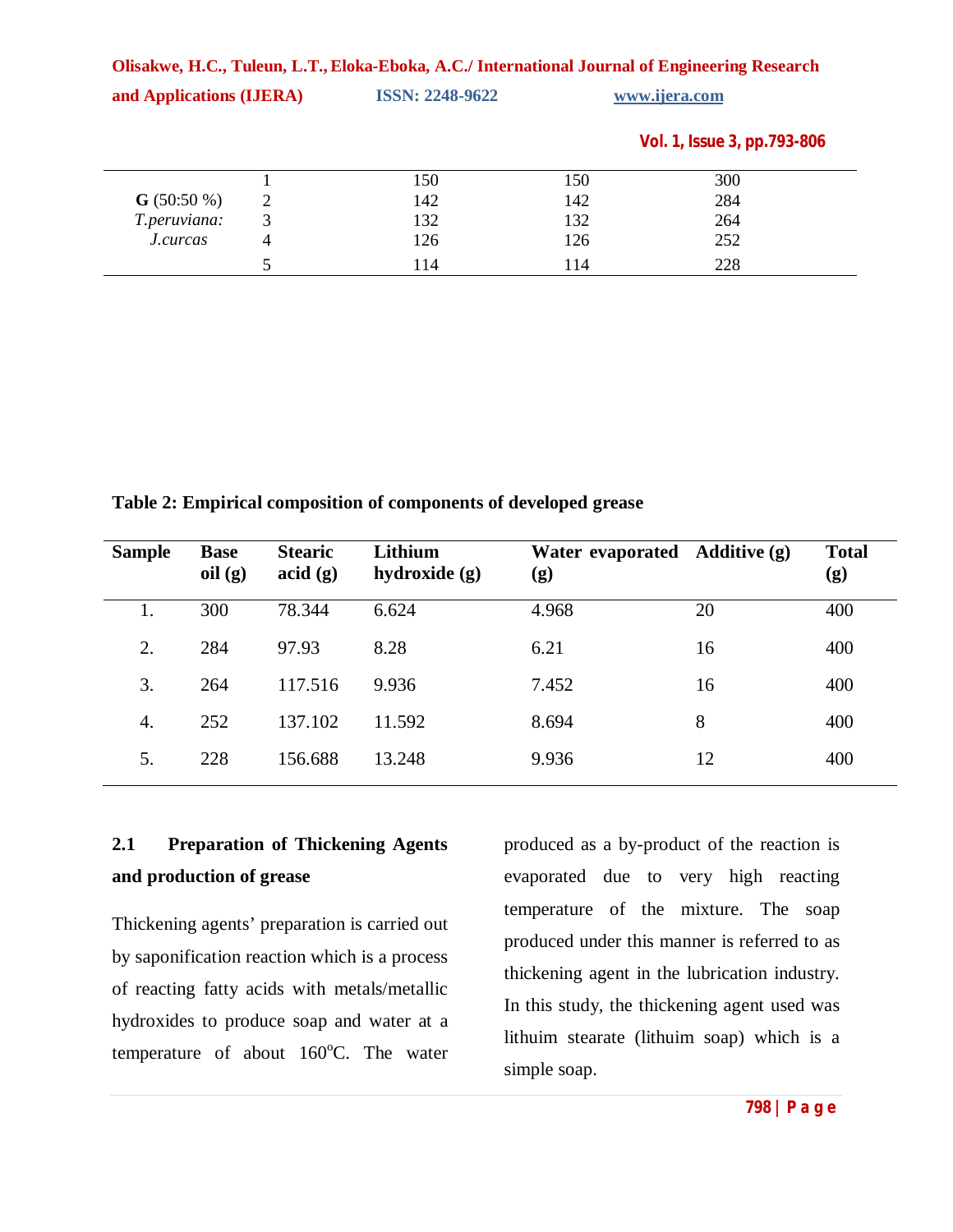Lithium stearate was produced as a result of the reaction between lithium hydroxide and stearic acid. The stoichiometry is as shown:

$$
C_{17}H_{35} COOH + LiOH
$$
\n
$$
284_{(g)}
$$
\n
$$
24_{(g)}
$$
\n
$$
C_{17}H_{35} COOLi + H_2O
$$
\n
$$
290_{(g)}
$$
\n
$$
18_{(g)}
$$

Formulation of five different samples of grease was done in accordance to NLGI specifications for each oil blend. For each sample, proportions of base oil and lithium stearate (thickening agent) were varied. Table 3 shows the different proportions of components of the samples of the grease produced. Different quantities of additives were added to these formulations. The base oil and lithium stearate mixtures were cooked at temperature  $200^{\circ}$ C with continuous stirring. The mixtures were reacted with respect to the proportions as shown in Table 3 while Table 2 shows the empirical composition of the basic components of the developed grease samples. From literature the combination of sodium thiosulphate  $(0.5 - 6 %)$ , calcium

### **Vol. 1, Issue 3, pp.793-806**

sulphate  $(0.2 - 3 %)$  and 1,2,3-benzotrizole  $(0.2 - 3 \%)$  is an ideal composition of additives for grease production. But for the purpose of this research, only sodium thiosulphate and calcium sulphonate were used as additives at the ratio of 7: 3 as 1,2,3 benzotrizole was not commercially available.

The mixture of the base oil and the lithium stearate after being thoroughly cooked and blend for 30 minutes at  $200^{\circ}$ C was allowed to cool to  $85^{\circ}$ C before the additive was added to the blend; the mixture was continuously stirred until the temperature reached room temperature of  $35^{\circ}$ C. At room temperature, further milling of the mixture was done until a homogenous substance was obtained. The homogeneous substance obtained was the lithium stearate grease which was then taken for further analysis and characterization. The analysis and characterization of the developed grease samples were based on ASTM specifications. The analysis carried

### **Table 3: Proportions of Components of Grease Samples**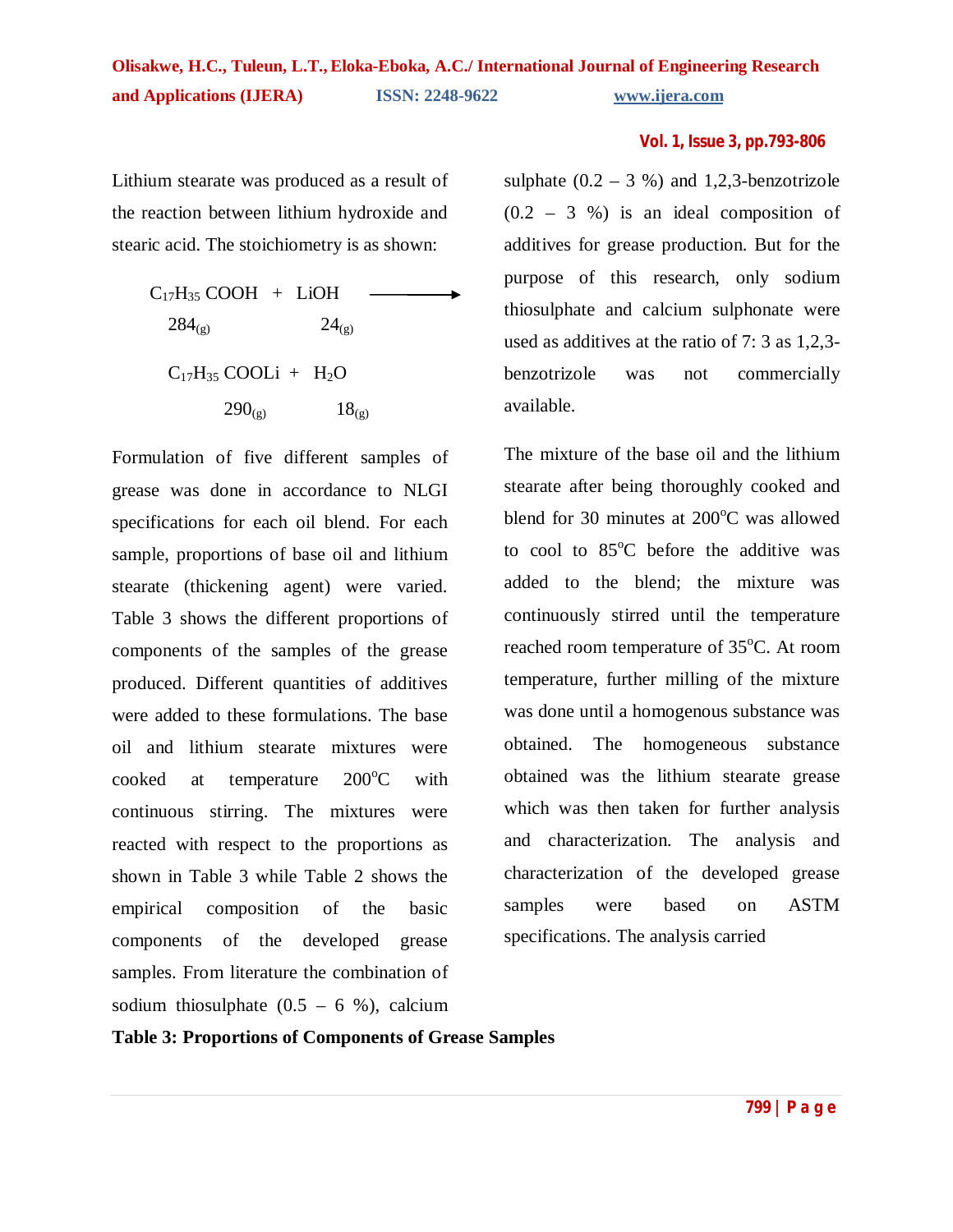#### **Vol. 1, Issue 3, pp.793-806**

# **2.2 Analysis and characterization of grease**

out included, the cone penetration consistency test (ASTM D-217), dropping point of lubricating grease over wide temperature range test (ASTM D-2265), copper strip corrosion test (ASTM D-130) and apparent viscosity (ASTM D1092). The Equation for the dropping point test is  $DP =$  $ODP + ((BT - ODP)/3)$ (7)

### **3.0 Results**

Where: DP - dropping point; ODP -Thermometer reading when first drop reaches the bottom of the test tube; and BT block temperature when the drop falls.

### **2.3 Mechanical application**

Grease of grade 2 was applied on the bearing of a grinding engine and grease of grade 1 was also applied on the counting gears of a fuel dispensing machine. The bearing and the gears were observed for two weeks for lubricity, flowability, caking and other visible defects.

### **Table 4: Oven - dried** *Thevetia peruviana* **and** *Jatropha curcas* **seeds characteristics**

| 11.24<br>14.65<br>10.99 |     | Time (minutes) | Mass of Thevetia peruviana (kg) Mass of Jatropha curcas (kg) |       |  |
|-------------------------|-----|----------------|--------------------------------------------------------------|-------|--|
|                         |     |                |                                                              |       |  |
|                         | -60 |                |                                                              | 14.44 |  |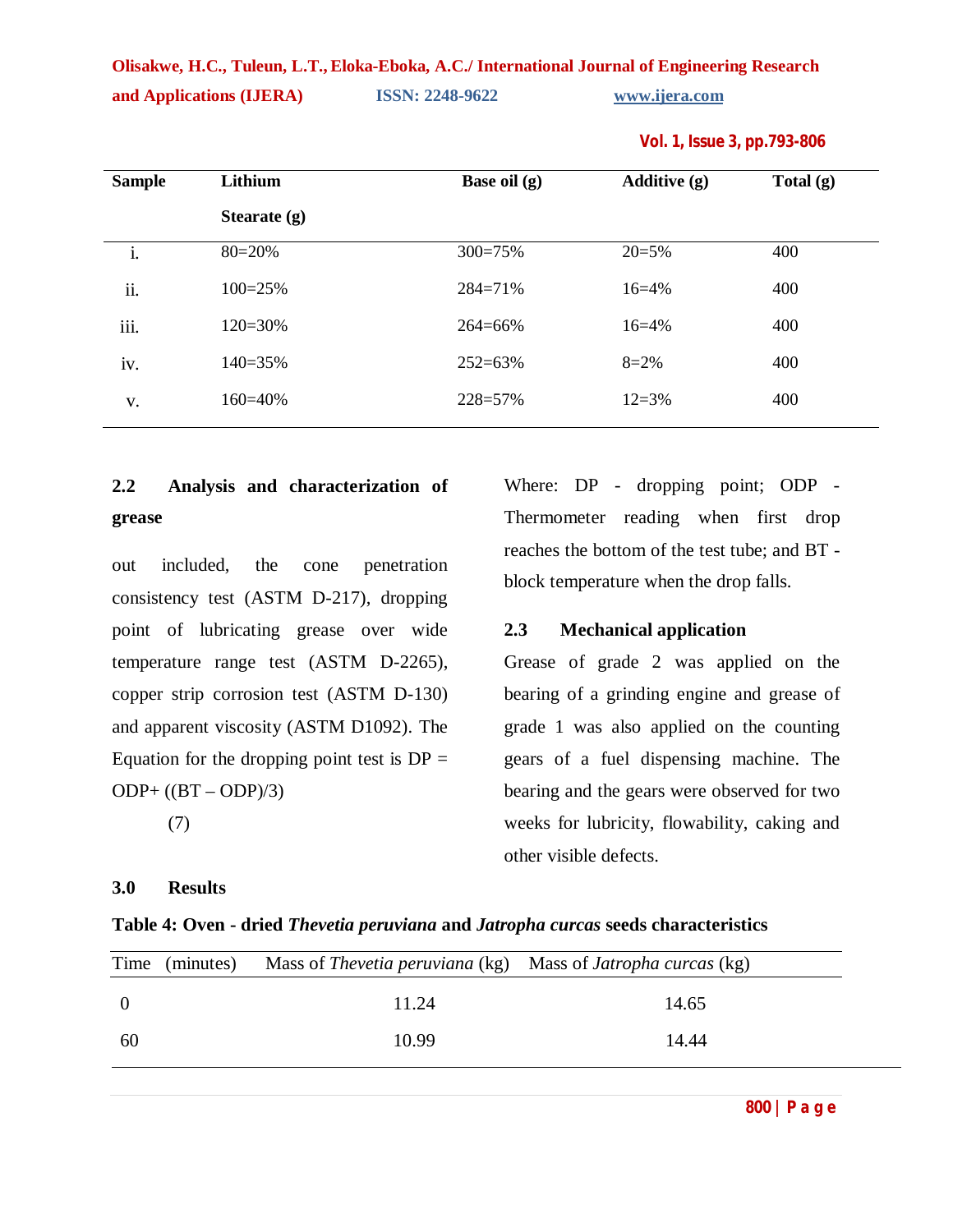| Olisakwe, H.C., Tuleun, L.T., Eloka-Eboka, A.C./ International Journal of Engineering Research |                             |  |  |  |  |
|------------------------------------------------------------------------------------------------|-----------------------------|--|--|--|--|
| <b>ISSN: 2248-9622</b>                                                                         | www.ijera.com               |  |  |  |  |
|                                                                                                | Vol. 1, Issue 3, pp.793-806 |  |  |  |  |
| 10.83                                                                                          | 14.29                       |  |  |  |  |
| 10.81                                                                                          | 14.23                       |  |  |  |  |
| 10.80                                                                                          | 14.22                       |  |  |  |  |
| 10.80                                                                                          | 14.22                       |  |  |  |  |
| 10.80                                                                                          | 14.22                       |  |  |  |  |
|                                                                                                |                             |  |  |  |  |

% moisture content for *Thevetia peruviana* = 3.91; % moisture content for *Jatropha curcas* = 2.93

## **Table 5: Percentage Oil Extracts**

|                            | Jatropha curcas | Thevetia peruviana |  |
|----------------------------|-----------------|--------------------|--|
| Qty. of seeds used $(kg)$  | 10.7            | 10.8               |  |
| Qty. of oil extracted (kg) | 5.85            | 6.32               |  |
| Oil yield $(\%)$           | 54.67           | 58.518             |  |

# **Table 6: Chemo- physical Properties of** *Jatropha curcas* **and** *Thevetia peruviana* **Seed oils**

| <b>Properties</b>                        | <b>Test methods</b> |       | Jatropha curcas Oil Thevetia peruviana Oil |
|------------------------------------------|---------------------|-------|--------------------------------------------|
| $(Kg/m^3)$<br>Density                    | ASTM D1298          | 908.7 | 908.7                                      |
| $(^0C)$<br>Flash point                   | <b>ASTM D92</b>     | 122   | 168                                        |
| $({}^0C)$<br>Pour point                  | ASTM D97            | $-5$  | 8                                          |
| Kinematic Viscosity<br>at $40^0$ C (cSt) | <b>ASTM D445</b>    | 30.59 | 35.47                                      |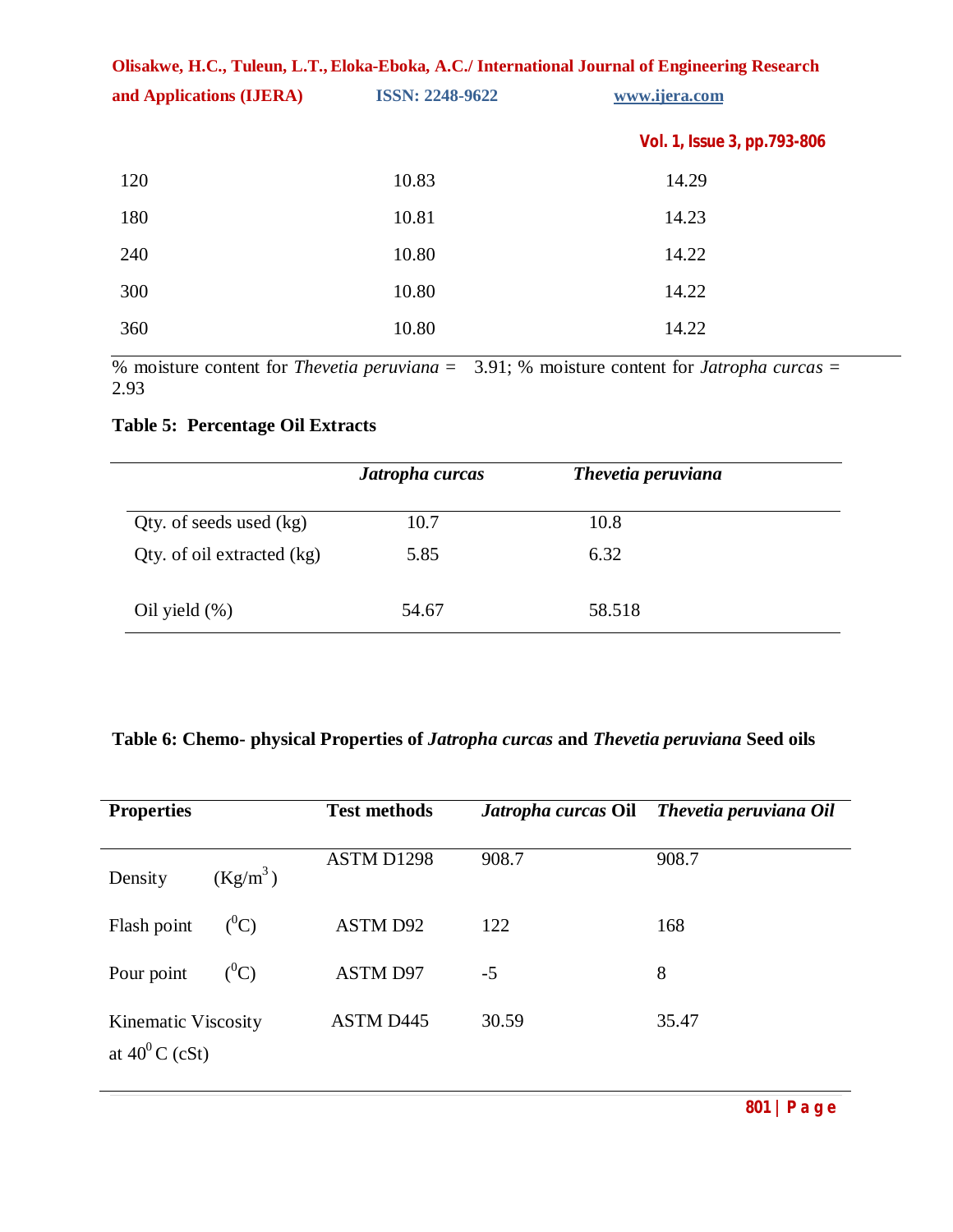| and Applications (IJERA)                                 |                           | <b>ISSN: 2248-9622</b> |                                                                       | www.ijera.com               |  |
|----------------------------------------------------------|---------------------------|------------------------|-----------------------------------------------------------------------|-----------------------------|--|
|                                                          |                           |                        |                                                                       | Vol. 1, Issue 3, pp.793-806 |  |
| At $100^{\circ}$ C (cSt)                                 | <b>ASTM D445</b>          | 7.23                   | 7.84                                                                  |                             |  |
| and<br><b>Rppperties</b><br>colour                       |                           |                        | ASTM1004 pale oil 400 ight and advapha curdasight The velta peruviana |                             |  |
| Flash point (maximum) $\overline{C}$                     | 210                       |                        | 122                                                                   | 168                         |  |
| Viscosity Index<br>Pour point (minimum) <sup>0</sup> C   | ASTM D2270<br>$-9$        | 214                    | 202<br>$-5$                                                           | 8                           |  |
| Cloud point $(^0C)$<br>Kinematic Viscosity at 100 $^0$ C | ASTM D2500<br>$7.2 - 7.9$ | 3                      | 12<br>7.23                                                            | 7.84                        |  |

| <b>Grease</b> | <b>Application Wear</b> |      | <b>Texture</b> | <b>Visible</b> | <b>Rust</b> | Oil     |
|---------------|-------------------------|------|----------------|----------------|-------------|---------|
| grade         |                         |      |                | <b>Defect</b>  |             | leakage |
|               | Gear                    | none | normal         | none           | None        | None    |

**2** Bearing none normal none None None

## **Table 7: Mechanical Application test of the Produced Grease**

**Table 8: Comparison of Base oil 400 pale oil 400p grade with** *Jatropha curcas* **and** *Thevetia peruviana* **seed oils**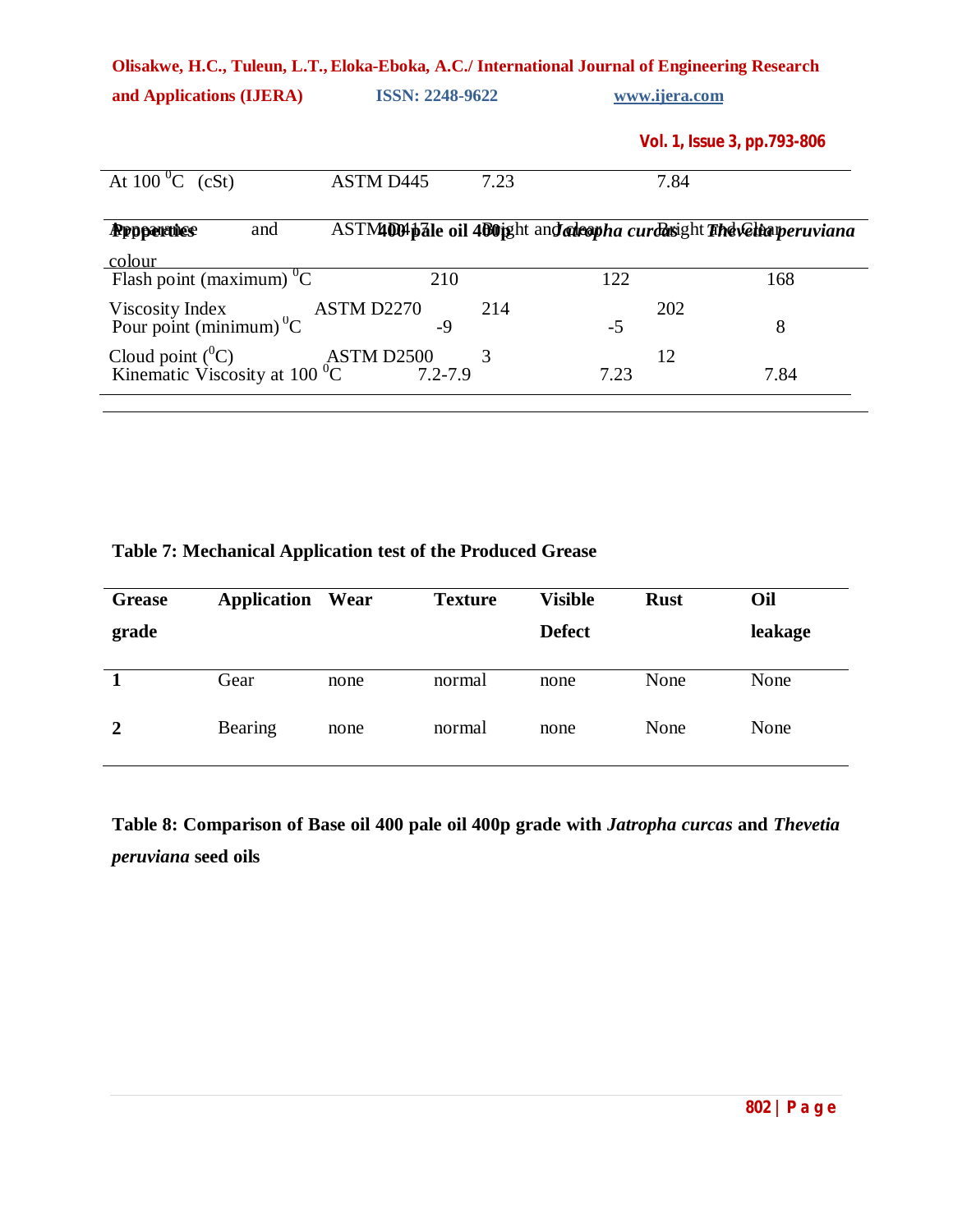|  |  |  | Vol. 1, Issue 3, pp.793-806 |
|--|--|--|-----------------------------|
|--|--|--|-----------------------------|

| (c.St)          |                  |                  |                  |
|-----------------|------------------|------------------|------------------|
| Viscosity Index | 75               | 214              | 202              |
| Appearance      | Bright and Clear | Bright and Clear | Bright and clear |

#### **4. Discussion**

Tables 4 and 5 are the percentage moisture content and the percentage oil yields of the two oil seeds studied, the moisture content of *Thevetia peruviana* seeds (3.91%) is higher than that of *Jatropha curcas* seeds (2.93 %). The difference could be as a result of the thick shell covering the nuts and the size of the seeds. Also the moisture contents of seeds are influenced by time of harvest, duration of exposure to sun drying and maturity of the seeds before harvesting/plucking. The percentage oil yield is higher in *Thevetia peruviana* seeds than in *Jatropha curcas* seeds, *Thevetia peruviana* seeds oil yield was found to be 58.5 %, a value lower than the expected value of 64 % as presented by Ibiyemi et al (2002). Jatropha curcas seeds oil yield stood at 54.6 %, this value is also lower than the expected of 63 % (www.jatrophabiodiesel.org). The difference

in value could be as a result of plant species, ecological factor, processing methods, or experimental error. Tables 6 presents the results of the chemo-physical properties of *Thevetia peruviana and Jatropha curcas* seed oils; the density of the two seed oils were the same  $908.7 \text{ kg/m}^3$ . The flash point of *Thevetia peruviana* seed oils  $(168 \text{ °C})$ was higher than that of *Jatropha curcas* seed oils (122 <sup>0</sup>C). It means that *Jatropha curcas* is more volatile than *Thevetia peruviana*. Oil with very high flash point can withstand high temperature operations and safe for handling and haulage. However it is of limited significance as far as grease lubrication is concerned because the additives, thickeners, viscosity improvers play a major part in increasing or reducing the flash point of the lubricant (Spencer, 2002). The pour point of *Jatropha curcas* seed oils  $(-5<sup>0</sup>C)$  was lower than that of *Thevetia peruviana* seed oils  $(8 \text{ }^0C)$ . This suggests that *Jatropha curcas* oil can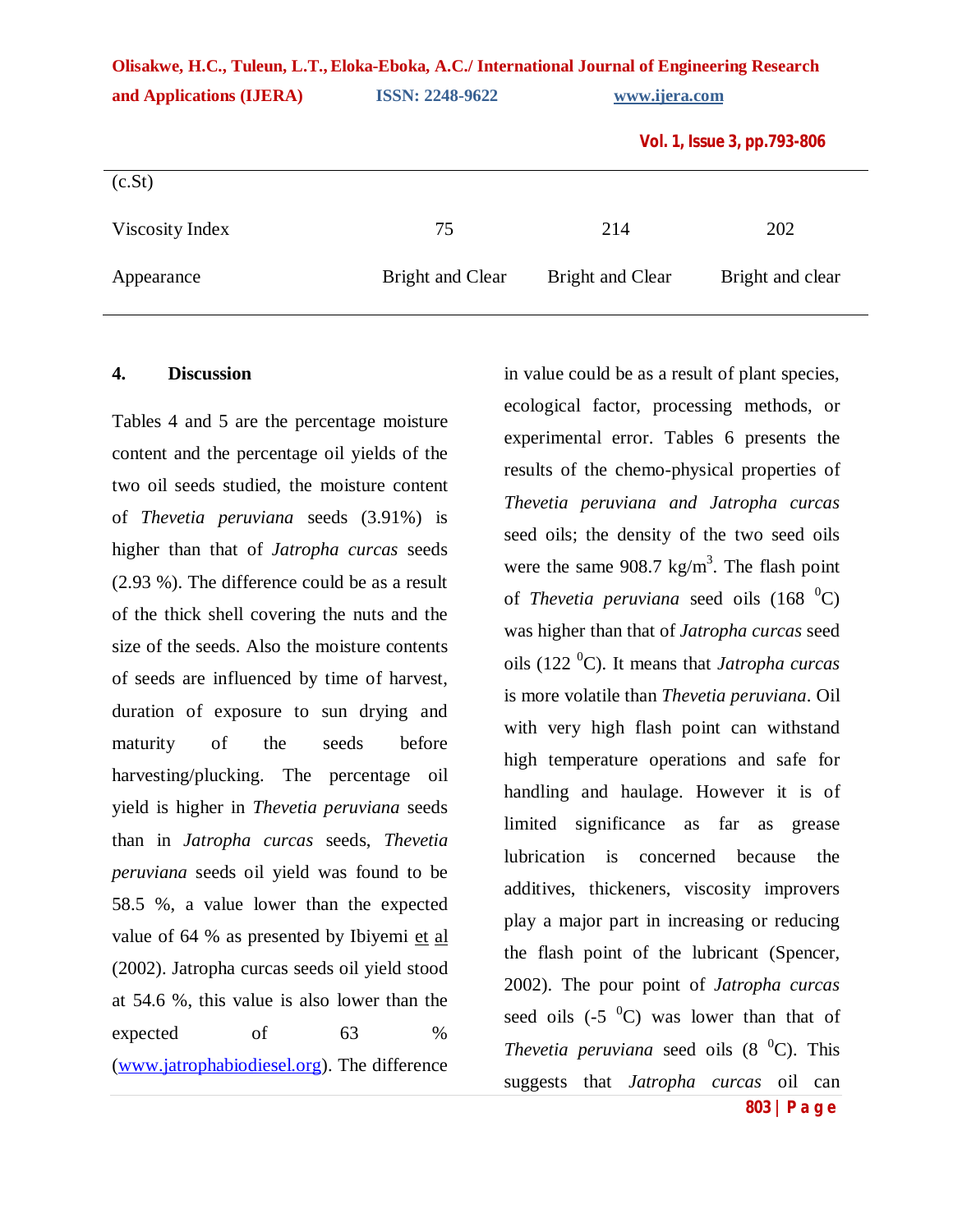withstand extreme cold condition more than *Thevetia peruviana* oil; this is an indication that *Jatropha curcas* seed oils will thrive better in temperate region and can transverse across regions without been affected by cold climates unlike *Thevetia peruviana*. It will have an easier start up than the later (Spencer, 2002). The kinematic viscosity at 100 <sup>0</sup>C for *Thevetia peruviana* seed oils (7.84 c.St) was higher than that of *Jatropha curcas* seed oils (7.23 c.St), it means that *Thevetia peruviana* seed oils resist flow more than *Jatropha curcas.* The low value of kinematic viscosity of *Jatropha curcas*, justifies its unsaturated nature and its ability to be combusted as fuel without been refined in a simple diesel engine (Nouredimi *et al* 1992 and www.jatrophabiodiesel.org). The kinematic viscosity at 100  $^{0}$ C for both *Thevetia peruviana* seed oils (7.84 c.St) and *Jatropha curcas* seed oils (7.23 c.St) fell within the range  $(7.2 - 7.9 \text{ c}.\text{St})$  for kinematic viscosity of 400 pale oil 400p which is one of the grades of lubricating base oil derived from petroleum origins as shown in Table 8.

Viscosity index of *Jatropha curcas* seed oil is 214 which is higher than that of *Thevetia* 

*peruviana* (202). A low number indicates oil which changes viscosity rapidly with temperature, whereas, a high number indicates oil which changes viscosity little when heated or cooled; for both oils the viscosity indexes were very high (Bennett, 2004), which means that both seed oils are very stable with temperature fluctuations, *Jatropha curcas* seed oils is more stable. A lubricant should change its viscosity as little as possible so that it is not too thick when cold thereby making start-up to be very difficult and not too thin when hot, thereby running off the surface (Harris, 1990 and Spencer, 2002). The viscosity index of 400 pale oil 400p is 75; this base oil is of fossil origin. The brightness and clarity of both seed oils were superb.

### **5. Conclusion and Recommendation**

The results of the analysis clearly shows that all the oil blends are suitable for the production of different grades of biodegradable grease. The produced samples of grease are non corrosive, hence it can be used in different material surfaces and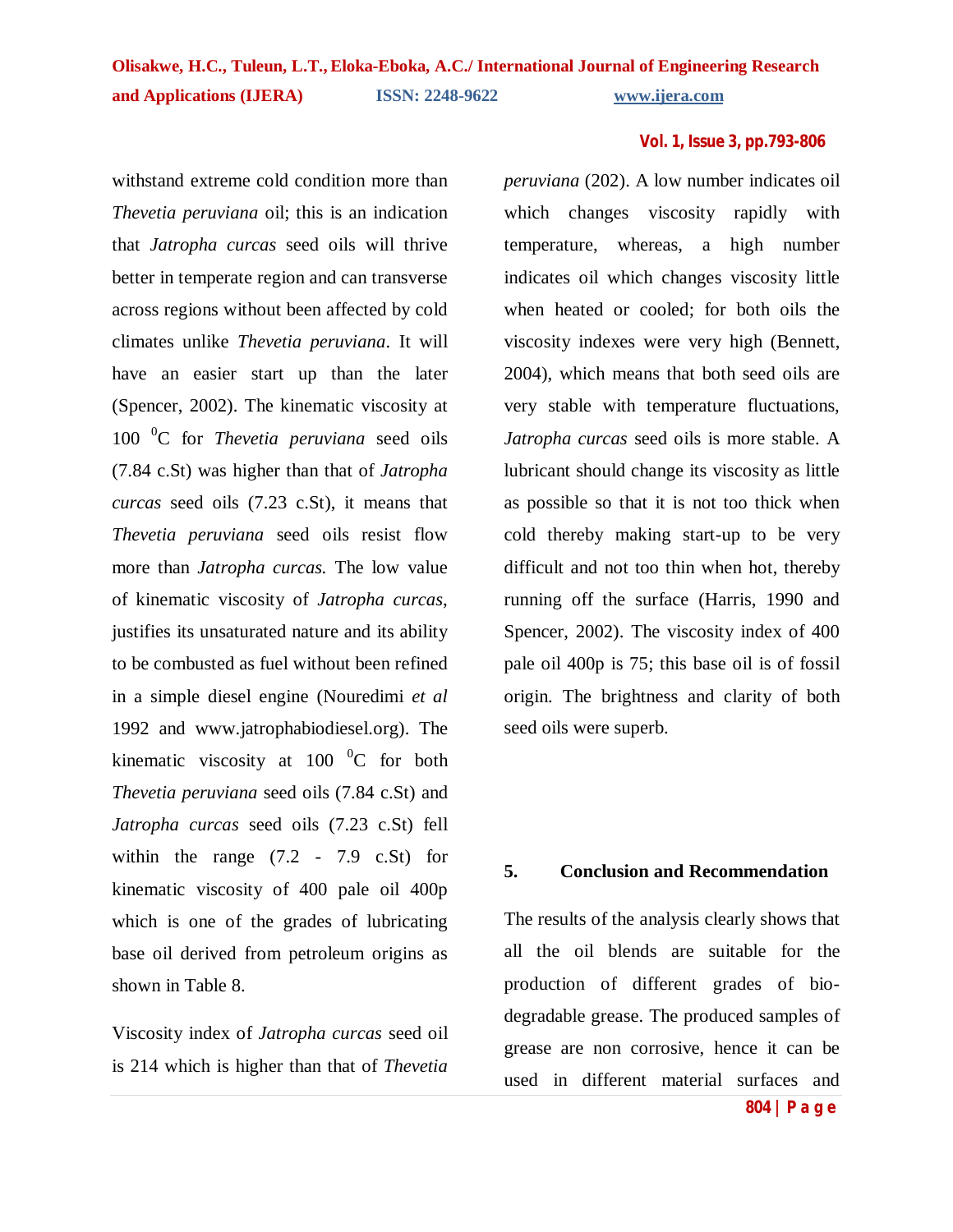engineering application. The seed oil content of both *Thevetia peruviana* and *Jatropha curcas* are relatively high. The grease produced did not have any significant difference in the quality among the blends. From the data and results obtained, grease samples of pure *Jatropha curcas* base oil has the highest dropping point, it can withstand higher operating temperatures and hence the best grease blends. The quantity of additives in the grease is best between  $5 - 4$ % of the total mass of grease. The dropping point temperature of these grease produced met the regular grease standards (80 – 200  $^{0}$ C). The viscosity temperature coefficient for all the grease samples are very low and the viscosity index of both seed oils are very high, this means that all the oil blends and grease compositions are very suitable for the production of semi-solid lubricant (grease), The use of these products in engineering application was also successful. *Thevetia peruviana* and *Jatropha curcas* seed oils can be used to substitute 400 pale oil 400p grade (petroleum base) for grease production. The two seed oils studied can therefore be registered as natural sources of bio lubricants which no doubt will find uses in aquatic Engineering and other applications.

The indispensability of their application in the modern demands for bio based products can no longer be ignored as the urgent needs for technological shift from fossil fuels continue to be an imperative.

Other test such as load carrying capacity (Timken test) D2509, wear preventive characteristic (Four ball test) D2266, evaporation loss of lubricating grease and oil D972 are also important, but some of these tests are not performed locally, an institute in Ghent Belgium runs most of these tests. Therefore further work to involve the aforementioned test should be carried out. The combination of sodium thiosulphate, calcium sulphonate and 1,2,3 Benzotriazole was recommended in literature, but only sodium thiosulphate and calcium sulphonate was used due to the non-availability of 1,2,3 benzotriazole within the country, HKN chemical limited India will make it available if at least a ton of the product was demanded, this additive could improve the dropping point and quality of grease, these three chemical additives should be used (Ozaki *et al*, 2003). These grease samples should further be subjected to different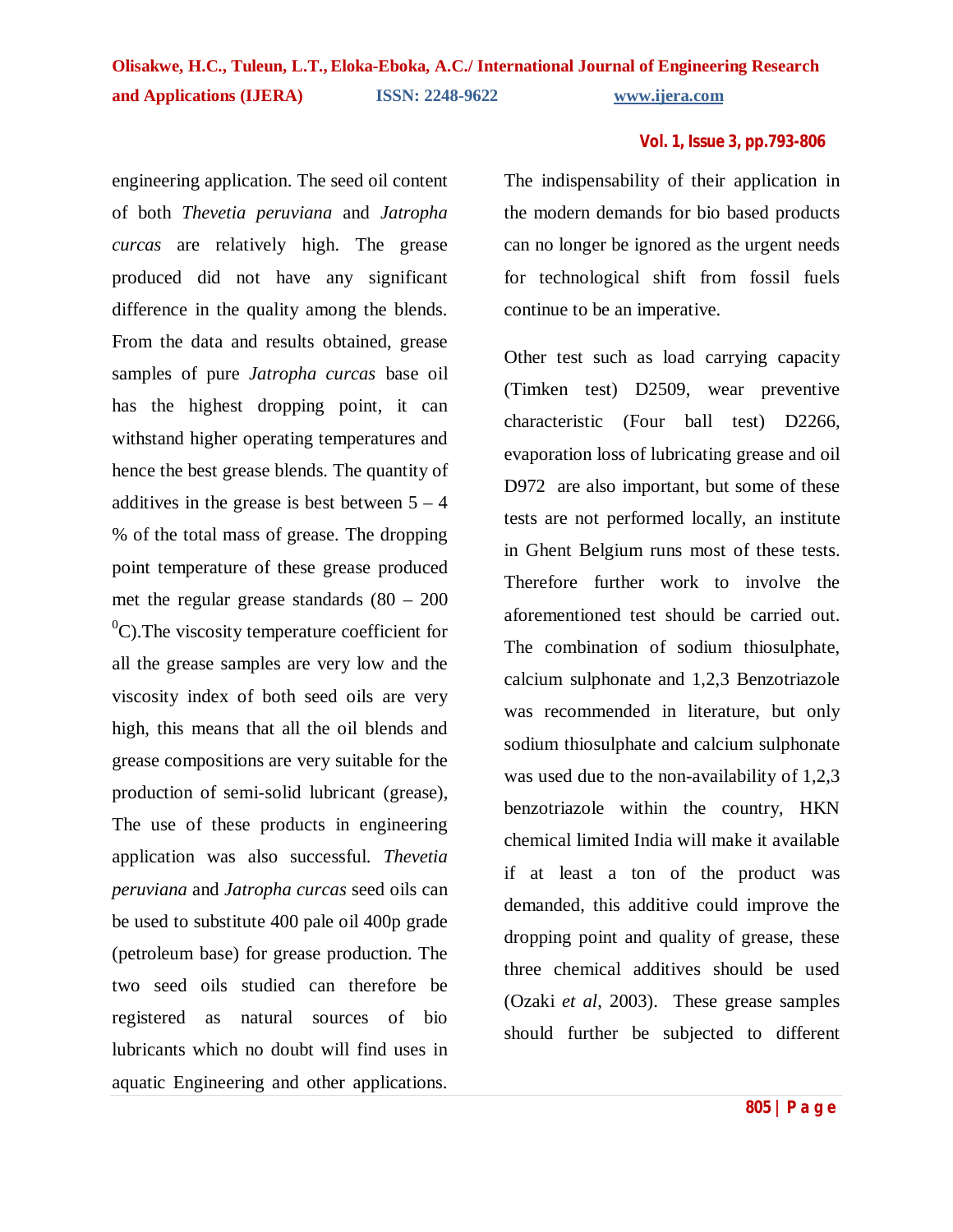#### **Vol. 1, Issue 3, pp.793-806**

severe operating conditions in engineering application.

### **References**

Analytical testing services, Inc. U.S.A (2009) (web master @ we test it.com) A.O.A.C (1984). Official Methods of Analysis 14<sup>th</sup> edition AOAC Washington DC.

Akintayo, E. T. (2004). Characteristics and composition of *parkia biglobbossa* and *Jatropha curcas* oil and cake. *Bio Resources Technology* 92. pp 307 – 310.

ASAE, (1986). Standard engineering practices and data. Agricultural Engineering Hand book.

America Society of Agricultural Engineers. pp 224-229.

Awoyale, A.A., Odubuyi, O.A. and Eloka-Eboka, A.C. (2011). Production and Testing of biodegradable grease from Black-date (Canarium Sweinfurthii) Oil. *Journal of Innovative Research in Engineering and Science* 2(4). pp. 223 - 233.

Badifu, G. I. O, Abah M.C.O. (1994). Physiochemical properties and storage stability of oils from sesame seeds and oils. *Nigeria Journal of science and Technology*. vol. 68 pp 116- 120.

Badmus, I. (2003). Engineering Fluid Mechanics, Tellettes Publishing House, Nigeria pp 6.

Bennett, E. (2004). New Greasepro, Exonmobil News Letter April 2004 Edition.

Benton, W. (1982). The new encyclopedia Britannica, Encyclopedia Britannica Inc. USA Volume VI, pages 693- 694, Volume XI pp. 169-171.

Canakci, M. and J. Vangerpen (2003) A pilot plant to produce biodiesel from high free fatty acid feed stocks. Trans. ASAE volume 46 (4) pp. 945-954

Frank, G. (2006). The chemistry of oil and fats: sources, composition, properties and uses. London Black well publishing limited pp. 12.

Gunstone, F.D, Harwood, J. L, and Dijkstra, A. J (2007). Lipid hand book, 3<sup>rd</sup> edition New York (Chapman Hall) pp 67-92

Greasology, (2007). A. V. webs sister publication, light plane maintenance. Assessed May 2009

Grolier, I. (1994). Encyclopedia Americana, Grolier Inc. USA Volume 17, pp 210-223.

Harris, T. A. (1990). Rolling bearing elements analysis, 3<sup>rd</sup> edition John Wiley and sons pp 441-642.

Ibiyemi, S. A. (2008). Thevetia Plant Economic Potential, Chemistry's Key Position (Unpublished) pp 3 - 34.

Ibiyemi, S. A., Bako S.S, Fadipe V.O, and Akinremi, O. O. (2002). Variation in Oil Composition of Thevetia Perviana Fruit Seeds. *Journal Applied Science Environment Management* 6(2) pp 61-65.

Ibiyemi, S. A., S. S. Bako, G. O. Ojokuku and V. O. Fadipe (1995). *Journal American Oil Chemical Society* 72(6) pp 745-747.

Kumar, A. Sharmar S. (2008). An Evaluation of Multipurpose Oil Seed Crop for Industrial Uses (Jatropha Curcas). A Review. Industrial Crop and Products. Doi. 10. 1016/j. indcrop. 2008. 01.001.

Luboil (2001). Characteristics of Major Greases, news letter of Lubcon no 4 pp 22-36.

Mang, T. and Dresels W. (1975). Lubricants and Lubrication. John Wiley and Sons Ltd., London U.K. pp 759.